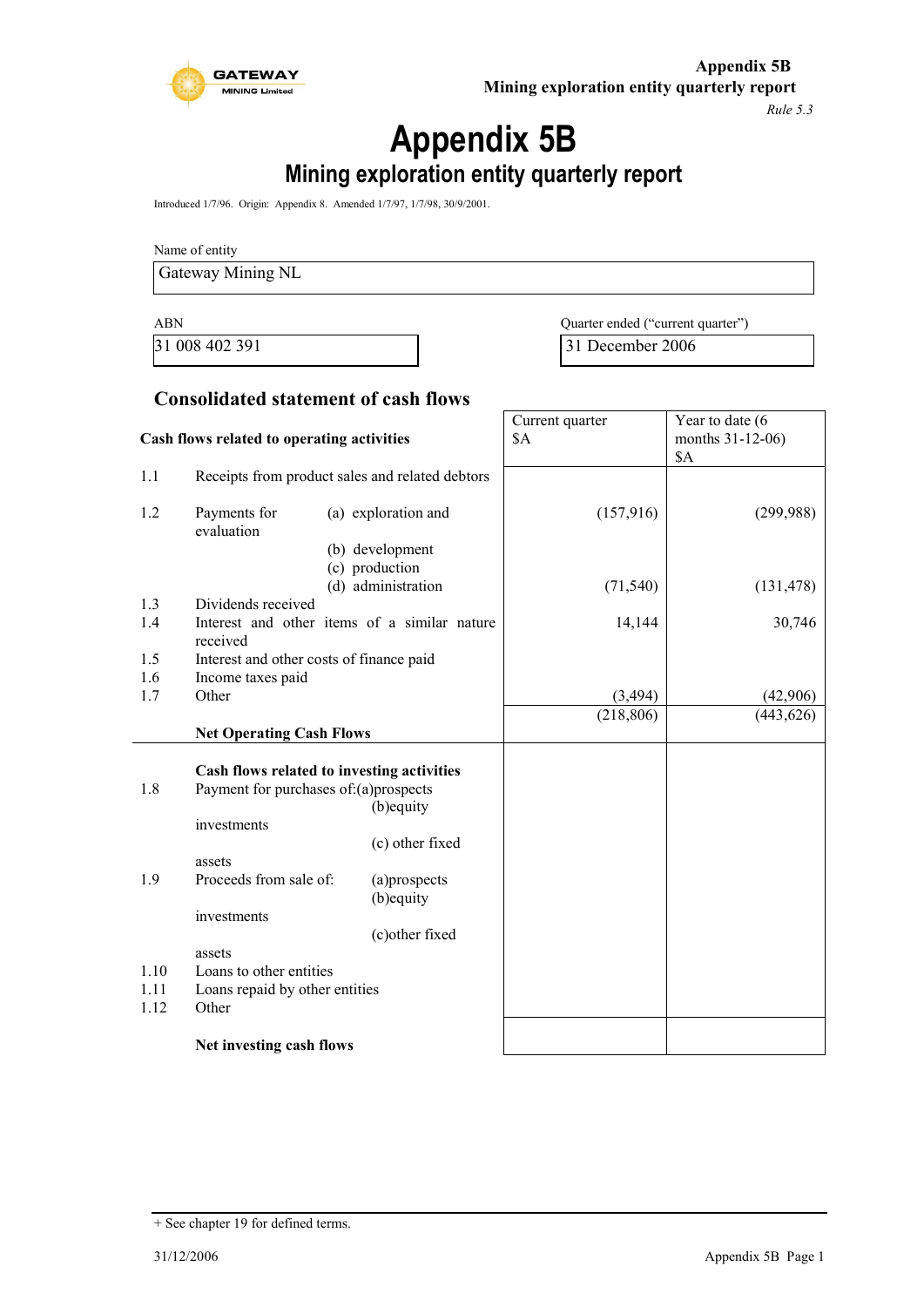

|              |                                                                                         | Current quarter | Year to date (3 months) |
|--------------|-----------------------------------------------------------------------------------------|-----------------|-------------------------|
|              |                                                                                         | \$A             | $30-9-05$               |
|              |                                                                                         |                 | \$A                     |
| 1.13         | Total operating and investing cash flows<br>(brought forward)                           |                 |                         |
|              | Cash flows related to financing activities                                              |                 |                         |
| 1.14<br>1.15 | Proceeds from issues of shares, options, etc.<br>Proceeds from sale of forfeited shares |                 |                         |
|              |                                                                                         |                 |                         |
| 1.16         | Proceeds from borrowings                                                                |                 |                         |
| 1.17         | Repayment of borrowings                                                                 |                 |                         |
| 1.18         | Dividends paid                                                                          |                 |                         |
| 1.19         | Other (provide details if material)                                                     |                 |                         |
|              | Net financing cash flows                                                                |                 |                         |
|              | Net increase (decrease) in cash held                                                    | (218, 806)      | (443, 626)              |
| 1.20<br>1.21 | Cash at beginning of quarter/year to date<br>Exchange rate adjustments to item 1.20     | 1,661,841       | 1,886,661               |
| 1.22         | Cash at end of quarter                                                                  | 1,443,035       | 1,443,035               |

### **Payments to directors of the entity and associates of the directors Payments to related entities of the entity and associates of the related entities**

|      |                                                                  | Current quarter<br>\$A |
|------|------------------------------------------------------------------|------------------------|
| 1.23 | Aggregate amount of payments to the parties included in item 1.2 | 31,600                 |
| 1.24 | Aggregate amount of loans to the parties included in item 1.10   |                        |
|      |                                                                  |                        |

1.25 Explanation necessary for an understanding of the transactions

### **Non-cash financing and investing activities**

- 2.1 Details of financing and investing transactions which have had a material effect on consolidated assets and liabilities but did not involve cash flows
- 2.2 Details of outlays made by other entities to establish or increase their share in projects in which the reporting entity has an interest

<sup>+</sup> See chapter 19 for defined terms.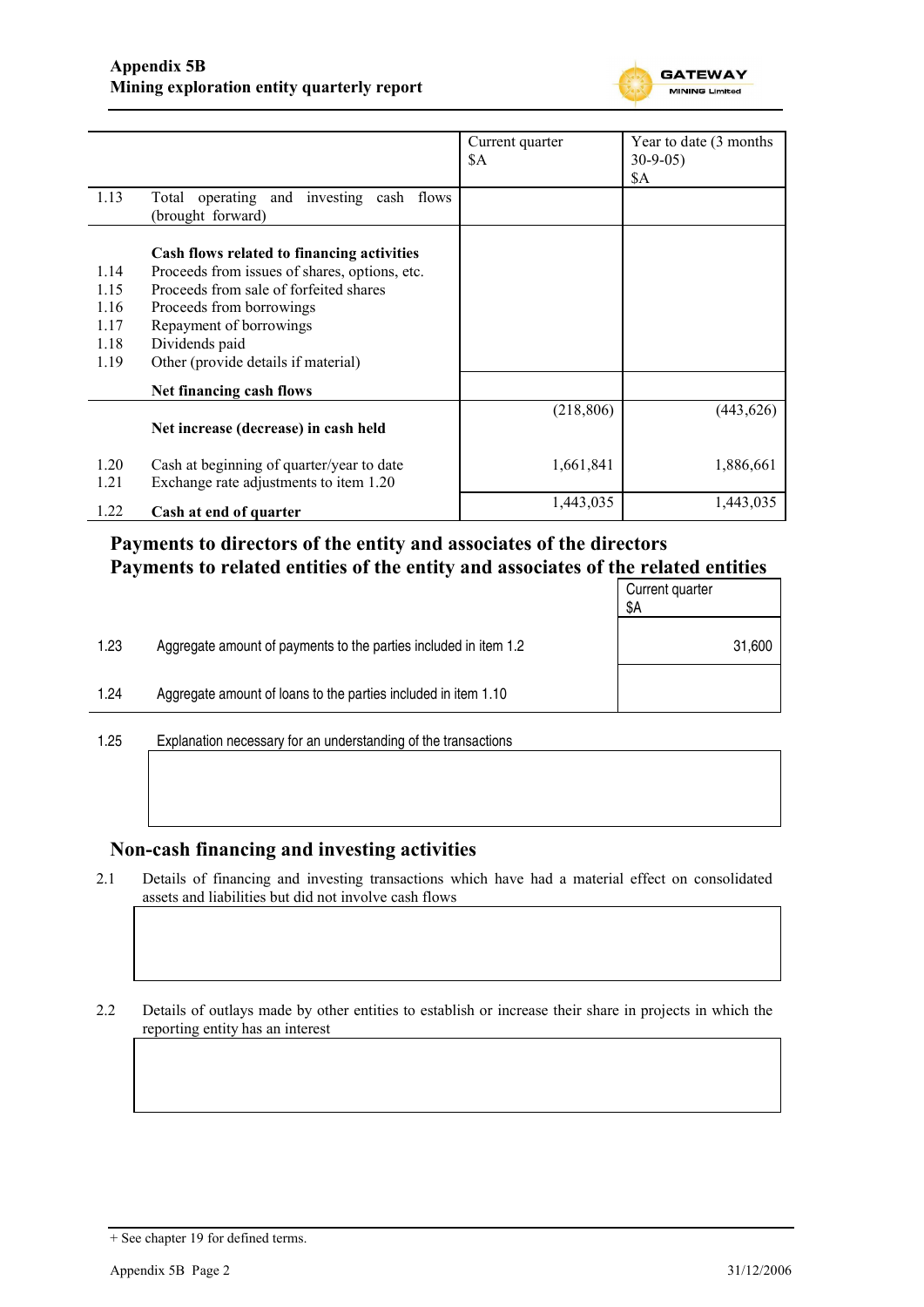

٦

### **Financing facilities available**

*Add notes as necessary for an understanding of the position.*

|     |                             | Amount available<br>\$A'000 | Amount used<br>\$A'000 |
|-----|-----------------------------|-----------------------------|------------------------|
| 3.1 | Loan facilities             |                             |                        |
| 3.2 | Credit standby arrangements |                             |                        |
|     |                             |                             |                        |

### **Estimated cash outflows for next quarter**

|     | <b>Total</b>               | 150,000 |
|-----|----------------------------|---------|
| 4.2 | Development                |         |
| 4.1 | Exploration and evaluation | 150,000 |
|     |                            | \$A     |

## **Reconciliation of cash**

| Reconciliation of cash at the end of the quarter (as<br>shown in the consolidated statement of cash flows) to<br>the related items in the accounts is as follows. |                                                  | Current quarter<br>\$A | Previous quarter<br>\$A |
|-------------------------------------------------------------------------------------------------------------------------------------------------------------------|--------------------------------------------------|------------------------|-------------------------|
| 5.1                                                                                                                                                               | Cash on hand and at bank                         | 1,443,035              | 1,443,035               |
| 5.2                                                                                                                                                               | Deposits at call                                 |                        |                         |
| 5.3                                                                                                                                                               | Bank overdraft                                   |                        |                         |
| 5.4                                                                                                                                                               | Other (provide details)                          |                        |                         |
|                                                                                                                                                                   | <b>Total: cash at end of quarter (item 1.22)</b> | 1,443,035              | 1,443,035               |

### **Changes in interests in mining tenements**

|     |                                                                     | Tenement<br>reference | Nature of interest<br>(note (2)) | Interest at<br>beginning<br>of quarter | Interest at<br>end of<br>quarter |
|-----|---------------------------------------------------------------------|-----------------------|----------------------------------|----------------------------------------|----------------------------------|
| 6.1 | Interests in mining<br>tenements relinquished,<br>reduced or lapsed |                       |                                  |                                        |                                  |
| 6.2 | Interests in mining<br>tenements acquired or<br>increased           |                       |                                  |                                        |                                  |

<sup>+</sup> See chapter 19 for defined terms.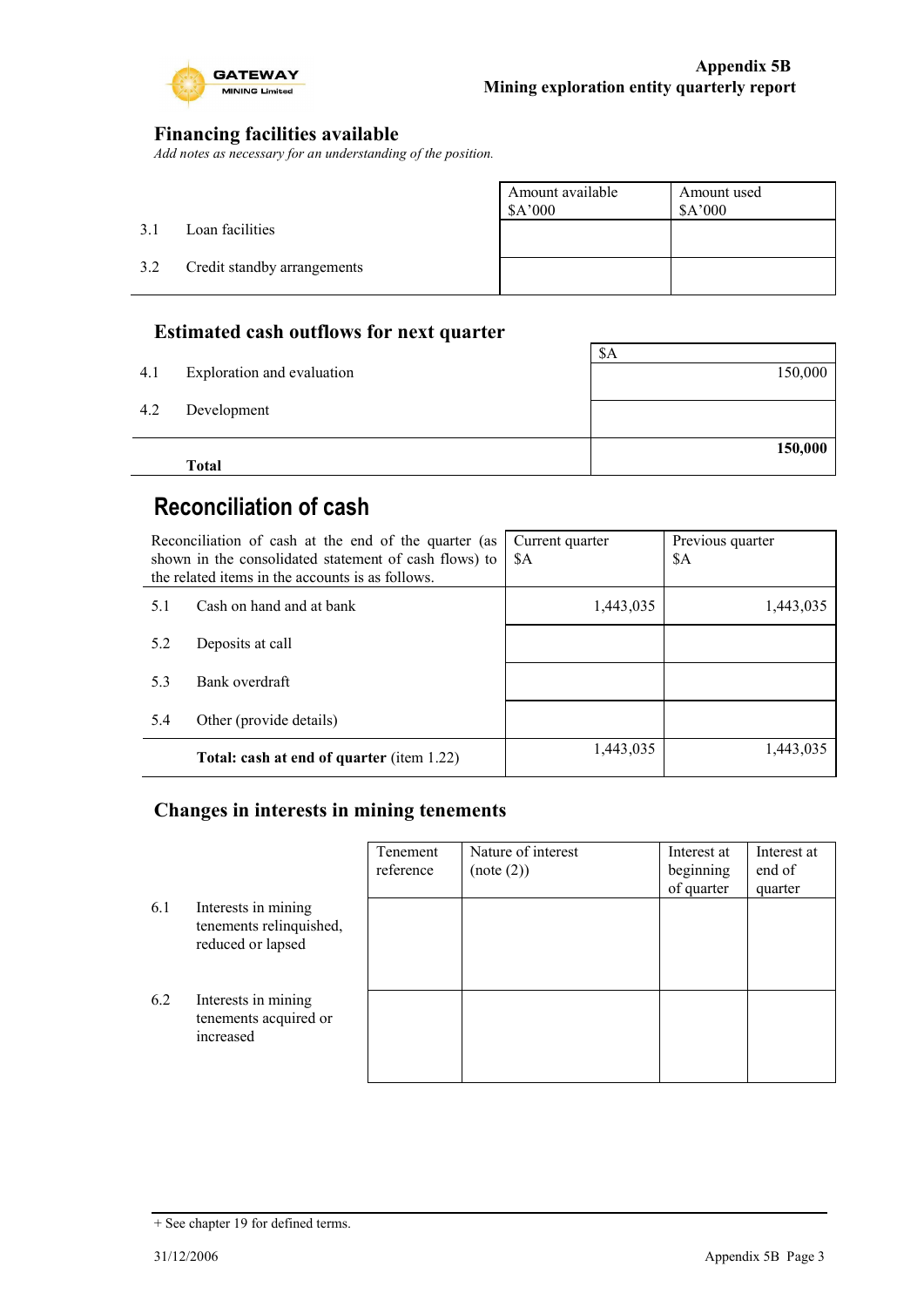

#### **Issued and quoted securities at end of current quarter**

*Description includes rate of interest and any redemption or conversion rights together with prices and dates.*

|      |                                                                                                                                               | Total number | Number quoted | Issue price per<br>security (see note<br>$3)$ (cents) | Amount paid up per<br>security (see note 3)<br>(cents) |
|------|-----------------------------------------------------------------------------------------------------------------------------------------------|--------------|---------------|-------------------------------------------------------|--------------------------------------------------------|
| 7.1  | Preference<br><sup>+</sup> securities<br>(description)                                                                                        |              |               |                                                       |                                                        |
| 7.2  | Changes during<br>quarter<br>(a) Increases<br>through issues<br>(b) Decreases<br>through returns<br>of capital, buy-<br>backs,<br>redemptions |              |               |                                                       |                                                        |
| 7.3  | +Ordinary<br>securities                                                                                                                       | 101,105,450  | 101, 105, 450 |                                                       |                                                        |
| 7.4  | Changes during<br>quarter<br>(a) Increases<br>through issues<br>(b) Decreases<br>through returns<br>of capital, buy-<br>backs                 |              |               |                                                       |                                                        |
| 7.5  | +Convertible<br>debt securities<br>(description)                                                                                              |              |               |                                                       |                                                        |
| 7.6  | Changes during<br>quarter<br>(a) Increases<br>through issues<br>(b) Decreases<br>through<br>securities<br>matured,<br>converted               |              |               |                                                       |                                                        |
| 7.7  | <b>Options</b><br>(description and                                                                                                            | 9,692,828    | 9,692,828     | Exercise price                                        | Expiry date                                            |
|      | conversion<br>factor)                                                                                                                         |              |               | 30 cents                                              | 1 March 2007                                           |
| 7.8  | Issued during<br>quarter                                                                                                                      |              |               |                                                       |                                                        |
| 7.9  | <b>Exercised</b> during<br>quarter                                                                                                            |              |               |                                                       |                                                        |
| 7.10 | <b>Expired during</b><br>quarter                                                                                                              |              |               |                                                       |                                                        |
| 7.11 | <b>Debentures</b><br>(totals only)                                                                                                            |              |               |                                                       |                                                        |
| 7.12 | <b>Unsecured</b><br>notes (totals<br>only)                                                                                                    |              |               |                                                       |                                                        |

<sup>+</sup> See chapter 19 for defined terms.